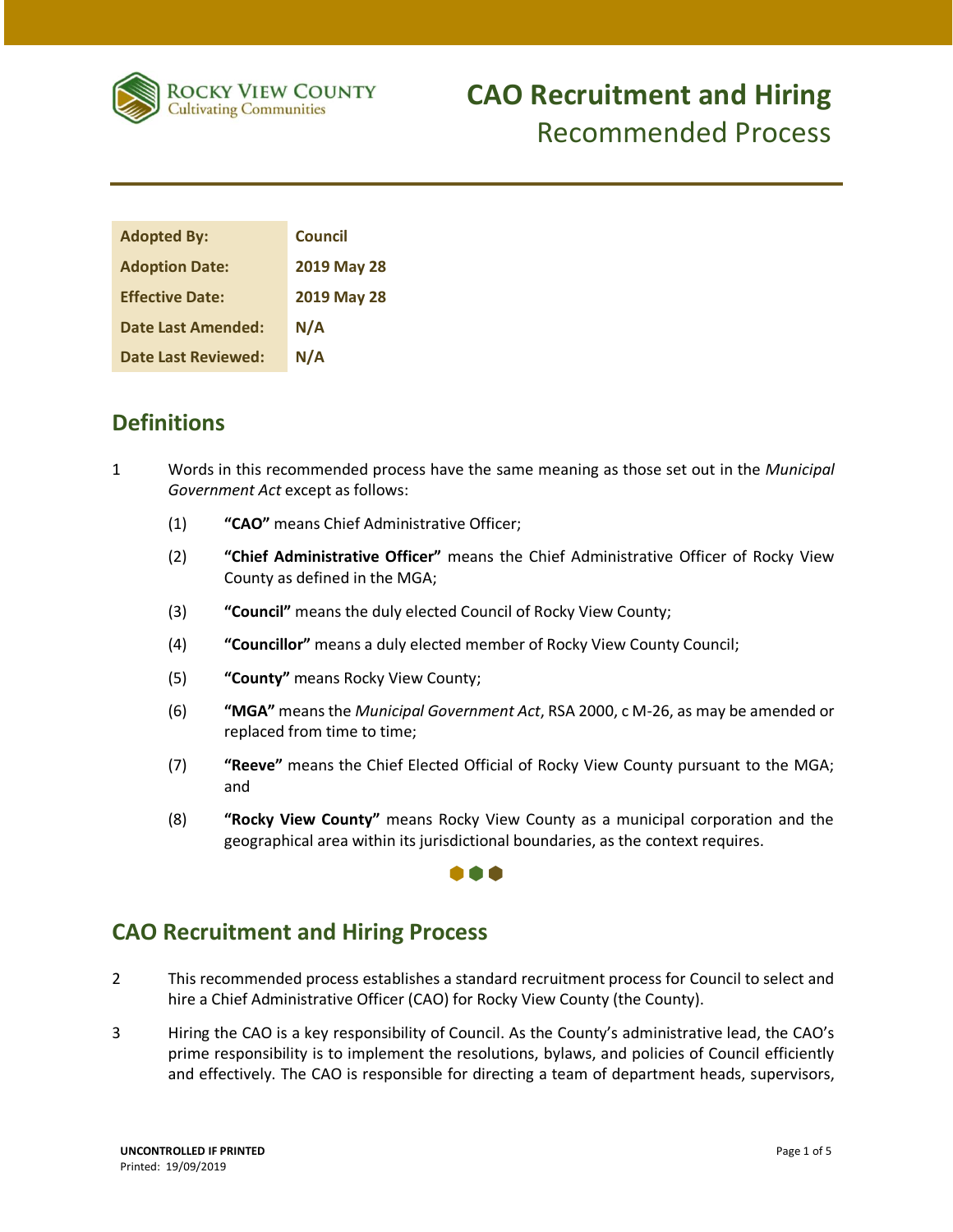

technicians, and support staff in order to manage the affairs of the County and to deliver public services.

- 4 When a CAO vacancy occurs, Council shall fill the position on a temporary basis until the new CAO is hired. Council may choose to fill this interim position by:
	- (1) rotating executive directors on a pre-arranged schedule;
	- (2) appointing a current County employee; or
	- (3) hiring a person from outside the County for a short period of time.
- 5 Before advertising for a CAO, Council reviews, updates, and approves:
	- (1) the job description. The job description must clearly define the CAO's duties, responsibilities, and degree of authority within the MGA, including sections 207and 208, and as assigned by Council, with measurable results for each; and
	- (2) the salary inclusive of benefits. Council considers the audited financial statements of municipalities in similar size and scope to determine the median market salary for the CAO.
- 6 The County may engage an employment recruitment consultant, enlist human resources, set up a Council committee, or use Council itself for the recruitment process. The preference is for the County to enlist the aid of a recruitment consultant who has access to suitable candidates and is intimately familiar with the recruitment and hiring process.
- 7 The job advertisement must contain critical information about the position, the community, the necessary candidate qualifications, the closing date, and contact information to submit applications.
- 8 The County may advertise the position in print or online at the following places:
	- (1) a local, regional, city or national newspaper;
	- (2) an industry trade journal;
	- (3) municipal and administrator associations; and
	- (4) the County's internal and public website.
- 9 Council chooses candidates to interview based on the criteria set out in the job description and the advertisement.
- 10 Council screens all applications in a consistent and fair manner. Strengths and weaknesses of each short-listed candidate are discussed in light of what Council feels is needed by the community and the organization.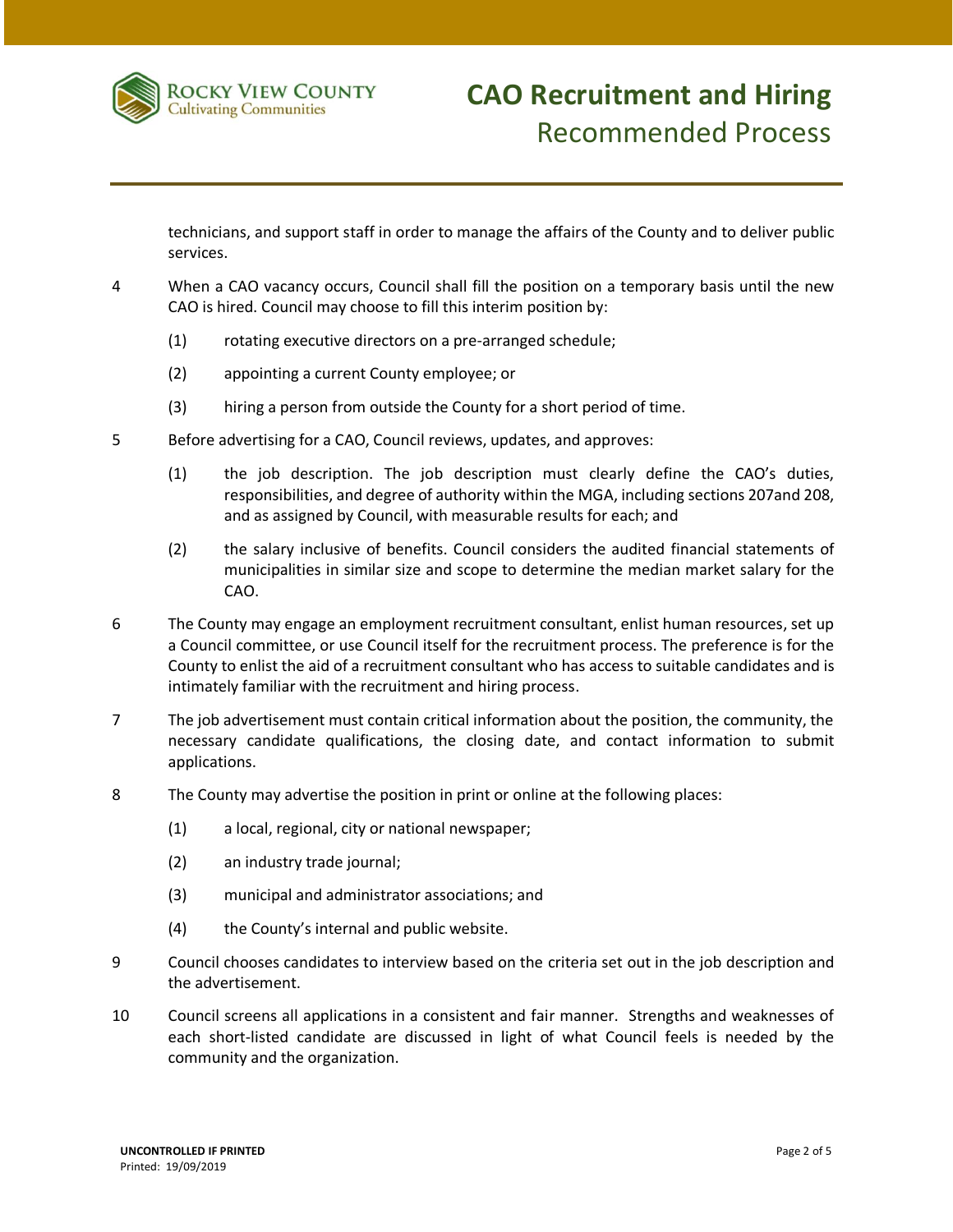

- 11 After the screening process is complete, an interview panel is set from within Council and interview times set. Candidates selected through the screening process are then contacted and invited for a minimum of one interview.
- 12 Council asks open-ended questions during the interview to clarify the strengths and weaknesses of candidates, and to identify their sensitivity, maturity, judgment, character and personal suitability for the position. A series of potential interview questions are included in section 22 of this recommended process.
- 13 Council asks technical questions during the interview to determine a candidates understanding of municipal finances, strategic planning, and the CAO's role in a Council or committee meeting.
- 14 After all the interviews have concluded, the interview panel determines whether further interviews of candidates are necessary. If no further interviews are needed, the interview panel selects the best candidate or creates a short-list of candidates. A series of questions the interview panel may ask to determine the best candidate(s) are included in section 23 of this recommended process.
- 15 Council ensures that at least two employment references are contacted on behalf of the shortlisted candidates or best candidate. References must include people whom the candidate has worked for, or with, in the candidate's present position and most recent position(s). Academic reference checks are also conducted. References are checked in accordance with the Freedom of Information and Protection of Privacy Act, RSA 2000, c F-25, as may be amended or replaced from time to time.
- 16 An offer of employment or an employment contract is prepared once the recruitment and reference checks are completed and Council selects the best candidate.
- 17 Prior to an offer being communicated to the selected candidate,
	- (1) the offer of employment or employment contract is prepared or reviewed by the County's legal counsel to ensure proper conditions and employment clauses are included;
	- (2) the terms and conditions of employment are agreed to by Council; and
	- (3) a designated Councillor is authorized by a resolution of Council to enter into contract negotiations with the candidate.
- 18 The designated Councillor verbally makes the offer and forwards the written offer to the selected candidate on behalf of Council as soon as possible.
- 19 The written offer shall incorporate the start date, the salary (for what time period and date of review), probationary period, severance, benefits, vacation, expense policy, moving expenses, and any special terms or conditions of employment, such as professional development.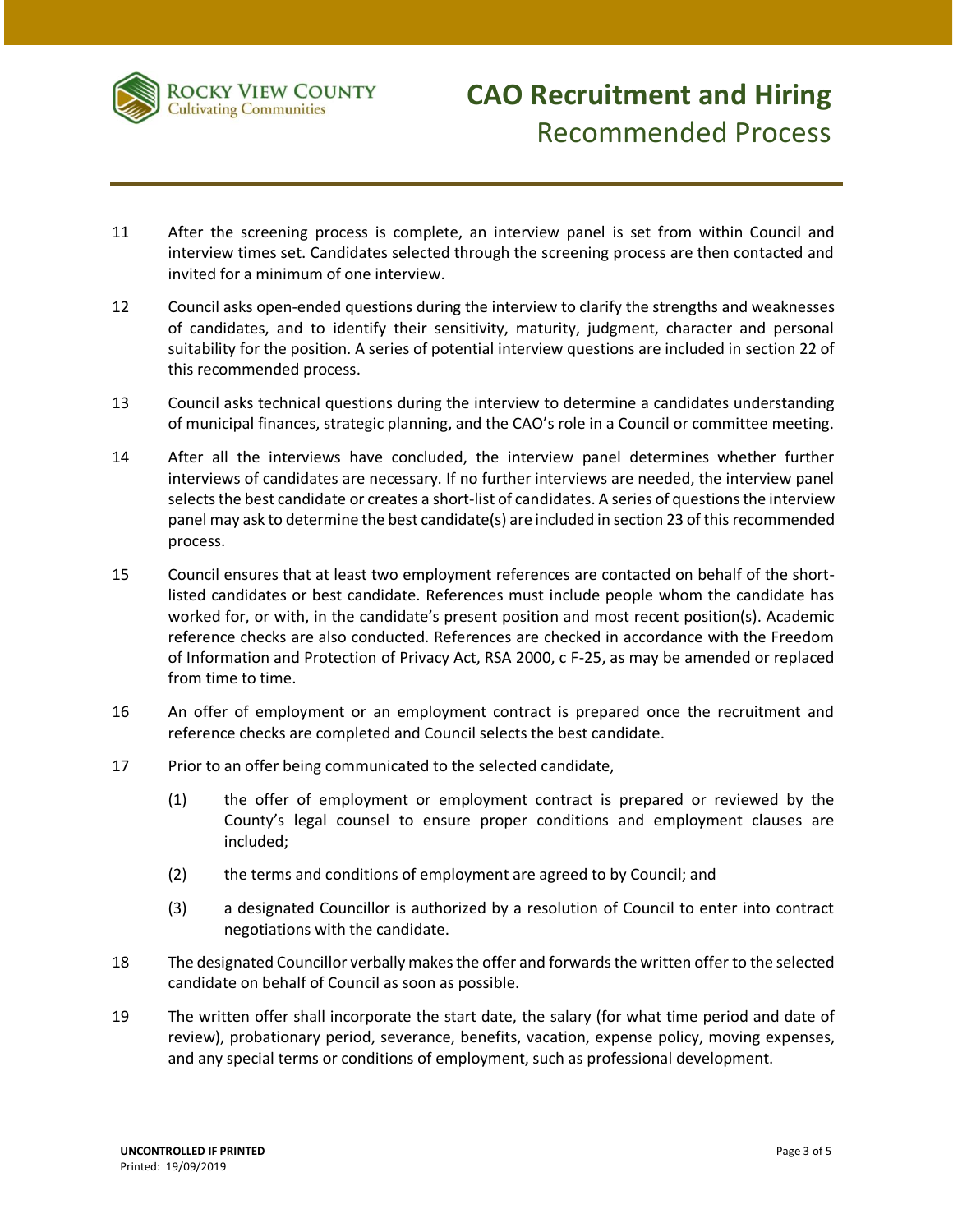

# **CAO Recruitment and Hiring**  Recommended Process

- 20 The selected candidate must sign the written offer and return a copy to Council within three days or receipt, or another amount of time deemed reasonable by Council. The candidate directs questions about the offer to the designated Councillor. A lengthy response and negotiation time is not permitted, as Council may have to proceed with their second choice.
- 21 After the successful candidate accepts the written offer, Council by resolution passed by a simple majority,
	- (1) officially appoints the CAO; and
	- (2) confirms Council's acceptance of the employment contract.



#### **Candidate Interview and Interview Panel Guidelines**

- 22 Interview Questions for CAO Candidates:
	- (1) How do you view the role of CAO compared to that of Council?
	- (2) How would you describe your management style? Utilize examples from your most recent experiences to illustrate this style.
	- (3) How would you describe your strengths and weaknesses?
	- (4) What one attribute would you be best known for in your experiences to date?
	- (5) What one area of weakness do you feel you should work on most urgently?
	- (6) How would you propose to learn more about the community should you be hired?
	- (7) What purpose(s) would management meetings serve?
	- (8) When hiring senior staff members, what attributes do you feel are most critical to the success of any candidate?
	- (9) What administrative tools or processes or management techniques do you feel are most critical to your success? Please describe these techniques.
	- (10) In what ways would you propose to become involved in the community?
- 23 Candidate Considerations for the Interview Panel:
	- (1) Did the candidate understand all the questions? If not, did the candidate seek clarification?
	- (2) Did the candidate respond quickly and appropriately to the questions?